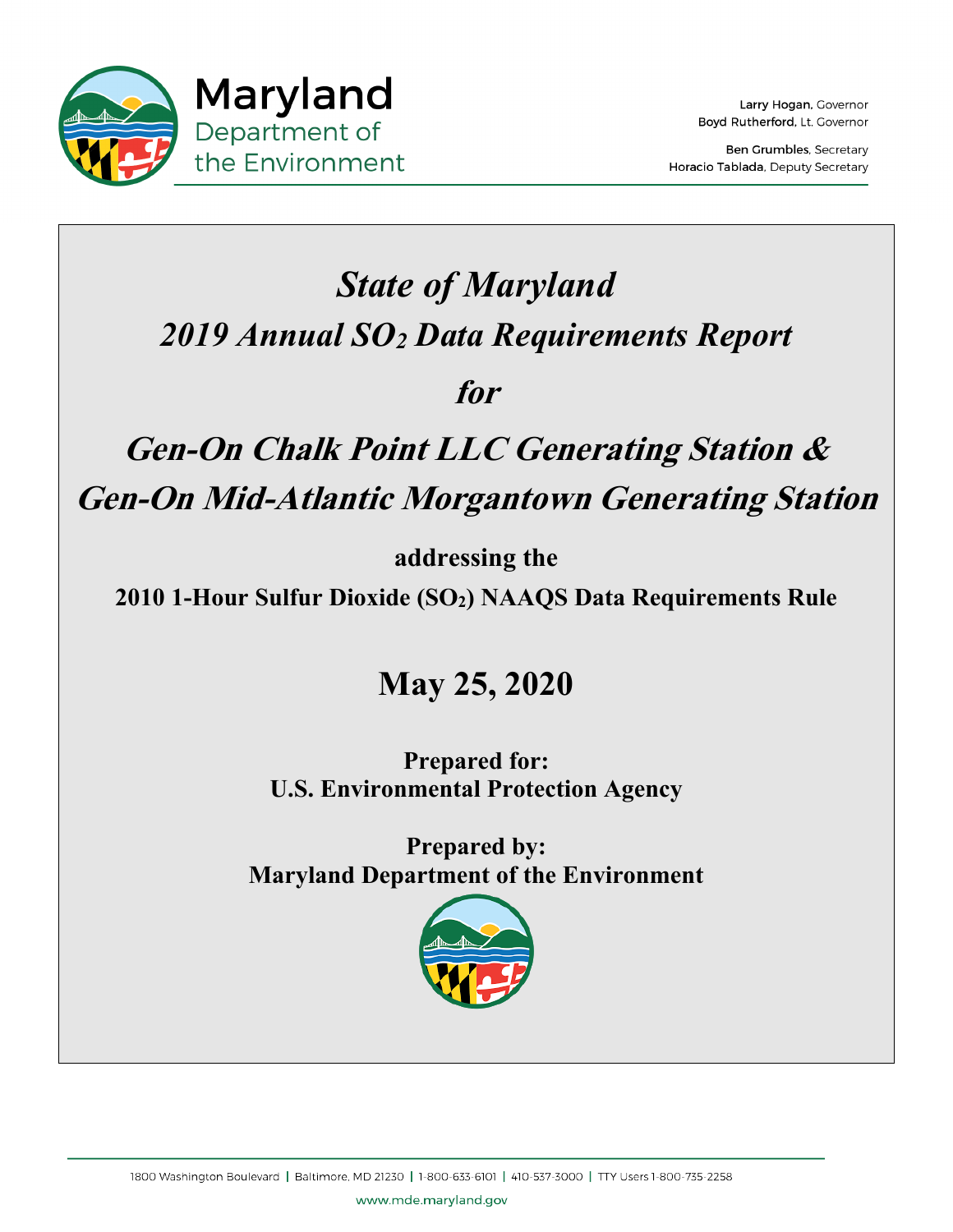

Larry Hogan, Governor Boyd Rutherford, Lt. Governor

Ben Grumbles, Secretary Horacio Tablada, Deputy Secretary

## **Maryland Department of the Environment 2019 Annual Data Requirements Report 2010 1-Hour SO2 NAAQS Chalk Point Generating Station Morgantown Generating Station**

Maryland Department of the Environment Air and Radiation Administration 1800 Washington Boulevard, Suite 730 Baltimore, Maryland 21230 Phone 410.537.3255 • Fax 410.537.4223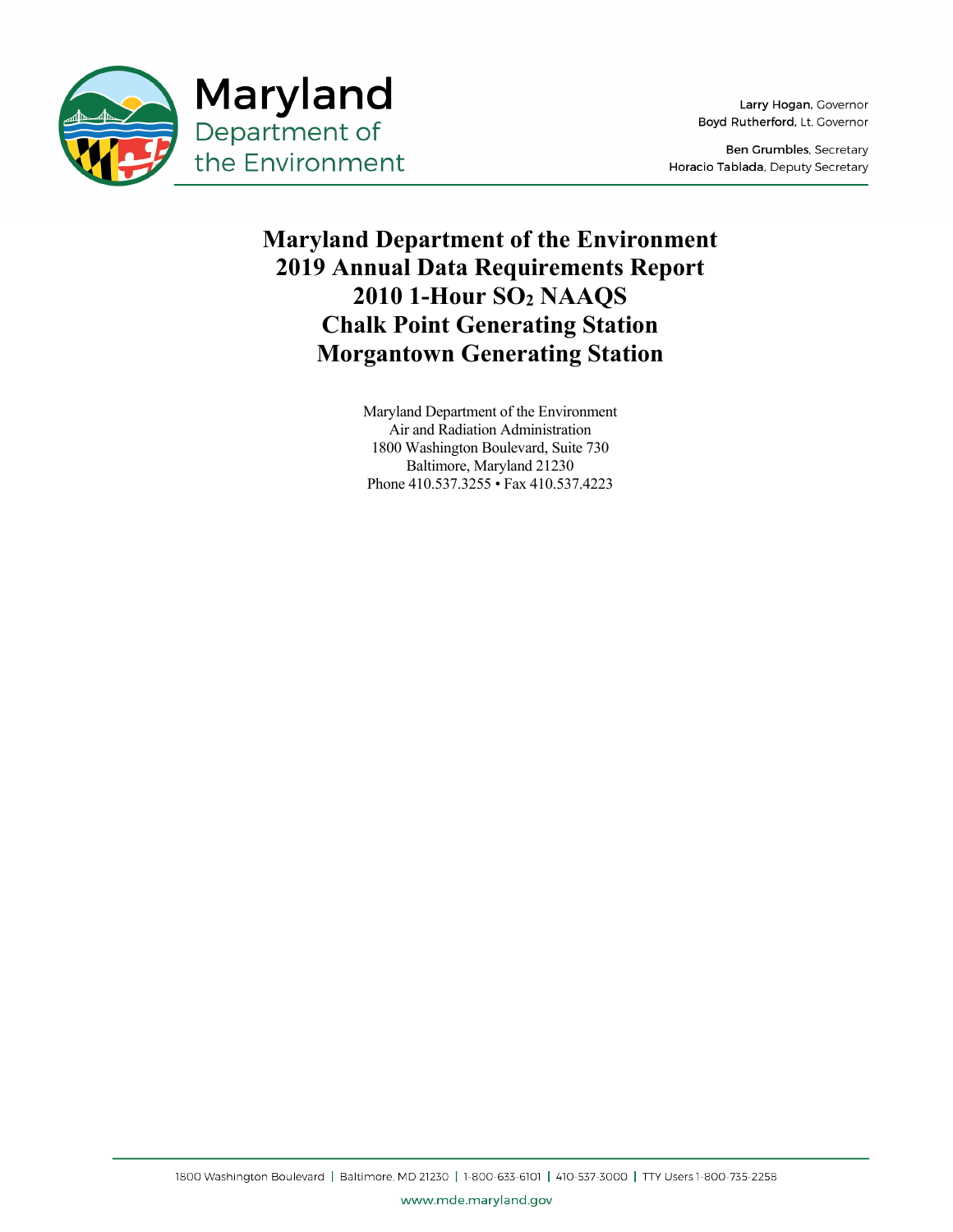## **Table of Contents**

| 2.0 |                                                         |  |
|-----|---------------------------------------------------------|--|
| 3.0 |                                                         |  |
|     |                                                         |  |
|     |                                                         |  |
| 4.0 | TECHNICAL ANALYSIS FOR CHALK POINT GENERATING STATION 3 |  |
|     |                                                         |  |
|     |                                                         |  |
|     |                                                         |  |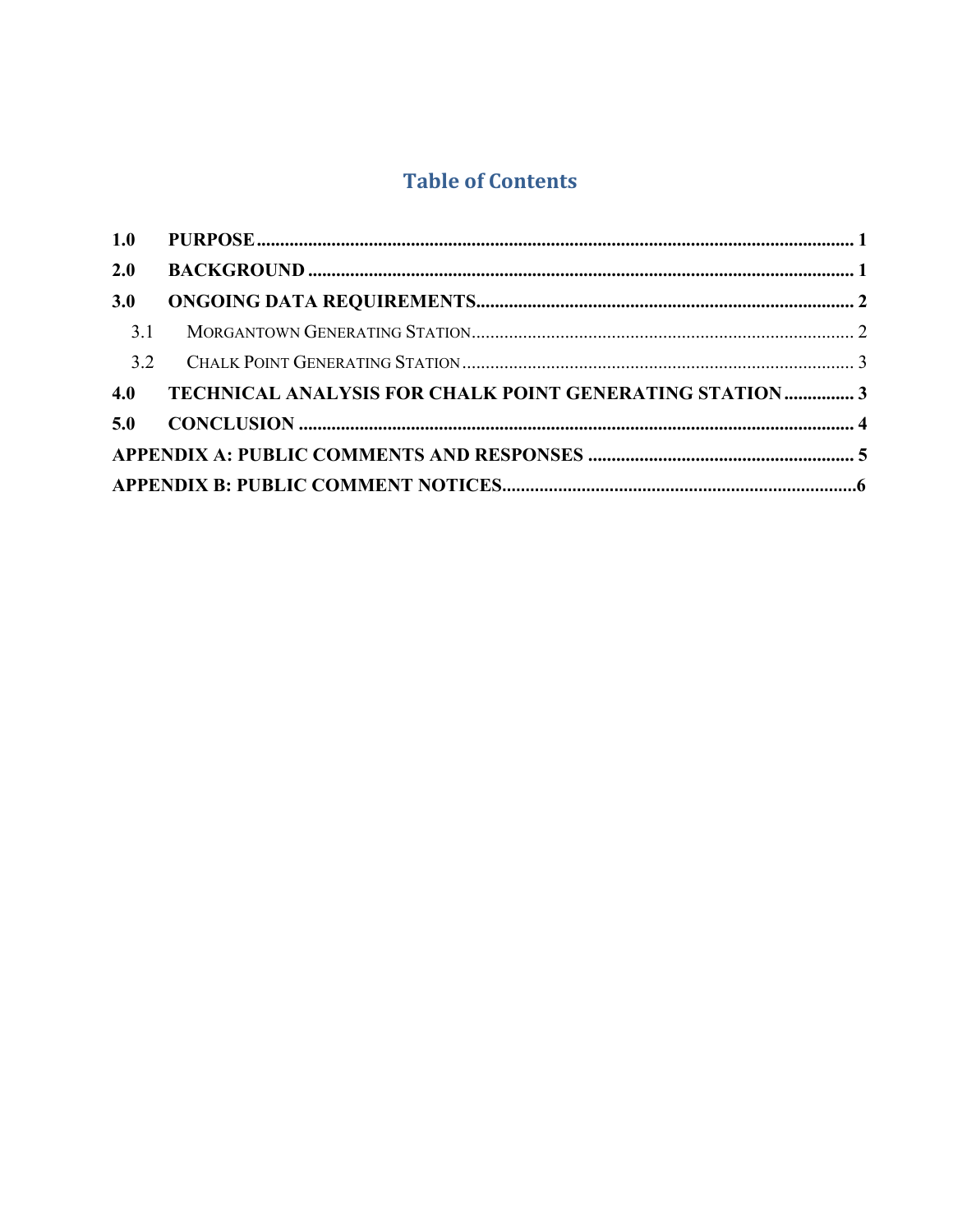## **Purpose**

<span id="page-3-0"></span>The Maryland Department of the Environment Air and Radiation Administration (MDE – ARA) has prepared this report as the state's stand-alone Annual Data Requirements Report, including data through 2019, for the 2010 1-Hour Sulfur Dioxide (SO2) Primary National Ambient Air Quality Standard (NAAQS). The report is designed to fulfill the annual reporting requirements under the U.S. Environmental Protection Agency's (EPA) "Data Requirements Rule for the 2010 1-Hour Sulfur Dioxide (SO2) Primary National Ambient Air Quality Standard (NAAQS); Final Rule," 80 Fed. Reg., 51052, dated August 21, 2015, as codified at 40 CFR Part 51.1205.[1](#page-3-2)

## **Background**

<span id="page-3-1"></span>The U.S. EPA promulgated a primary (health-based) national ambient air quality standard (NAAQS) for sulfur dioxide in 2010. The EPA set the standard at a level of 75 parts per billion (ppb) in ambient air (also measured as 196.4 micrograms per cubic meter,  $\mu$ g/m<sup>3</sup>). The standard is based on a 1-hour averaging time for the emissions of SO[2](#page-3-3).<sup>2</sup>

Under the Clean Air Act, the EPA is required to determine if areas of the country meet the new standard. States and tribes submit recommendations to the EPA as to whether or not an area is attaining the national ambient air quality standards. The states and tribes base these recommendations on air quality data collected from ambient air monitors at locations in urban and rural settings. The states and tribes consider other information characterizing air quality, for example, air quality dispersion modeling (computer simulations of air quality). After working with the states and tribes and considering the information from air quality monitors, and/or air quality models, EPA will "designate" an area as "unclassifiable/attainment" or "nonattainment" for the standard.

On January 9, 2018 (83 Fed. Reg. 1098), in round 3 of the SO2 area designations, the EPA designated most of Maryland as "unclassifiable/attainment" for the 1-hour SO<sub>2</sub> NAAQS. This included Prince George's County where the Gen-On Chalk Point LLC (formerly NRG Chalk Point) Generating Station is located, and Charles County where the Gen-On Mid-Atlantic Morgantown Generating Station is located.

EPA made the round [3](#page-3-4) decisions based on state input, air dispersion modeling analysis,<sup>3</sup> and the background air monitoring data available at the time (2014-2016). Before the final modeling reports were submitted to EPA, modeling protocols were developed to outline the procedures to

[08/documents/18\\_md\\_so2\\_rd3-final.pdf.](https://www.epa.gov/sites/production/files/2017-08/documents/18_md_so2_rd3-final.pdf)

<span id="page-3-2"></span><sup>&</sup>lt;sup>1</sup> U.S. Environmental Protection Agency (August 21, 2015). Retrieved 3/24/2020 from [https://www.govinfo.gov/content/pkg/FR-2015-08-21/pdf/2015-20367.pdf.](https://www.govinfo.gov/content/pkg/FR-2015-08-21/pdf/2015-20367.pdf)

<span id="page-3-3"></span><sup>2</sup> U.S. Environmental Protection Agency (June 22, 2010), Primary National Ambient Air Quality Standard for Sulfur Dioxide; Final Rule, 75 Fed. Reg. 35520. Retrieved 3/24/2020 from [https://www.govinfo.gov/content/pkg/FR-2010-06-22/pdf/2010-13947.pdf.](https://www.govinfo.gov/content/pkg/FR-2010-06-22/pdf/2010-13947.pdf)

<span id="page-3-4"></span><sup>3</sup> U.S. Environmental Protection Agency (August 2017). Technical Support Document, Chapter 18, Intended Round 3 Area Designations for the 2010 1-Hour SO2 Primary National Ambient Air Quality Standard for the State of Maryland, Retrieved 3/24/2020 from [https://www.epa.gov/sites/production/files/2017-](https://www.epa.gov/sites/production/files/2017-08/documents/18_md_so2_rd3-final.pdf)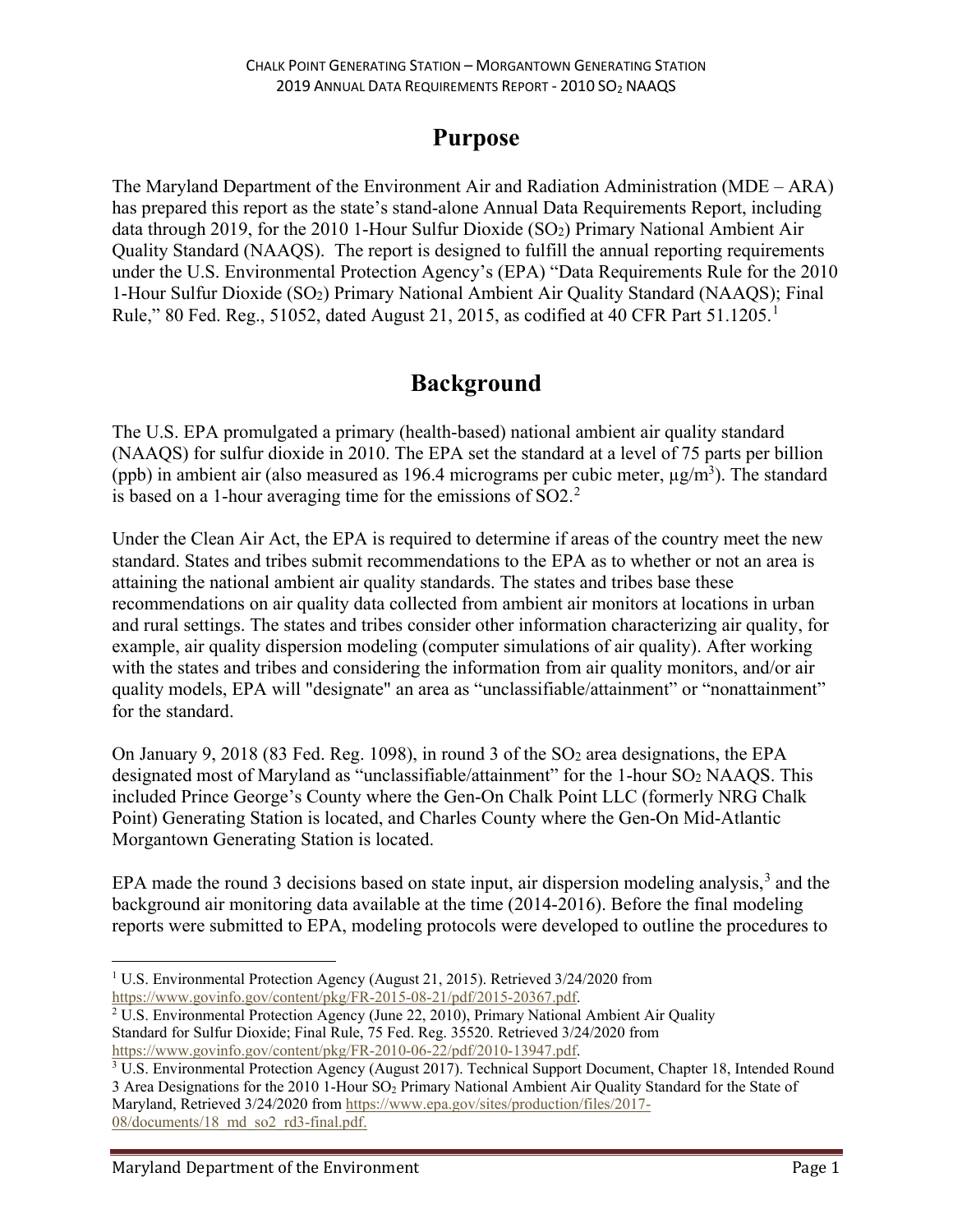follow for the final modeling analyses. The modeling protocols were developed based on relevant guidance outlined in EPA's Modeling Technical Assistance Document (TAD)<sup>[4](#page-4-2)</sup> at the time of preparation. EPA was given the opportunity to review the modeling protocol and provide comments to MDE in March 2016, resulting in a final modeling protocol used in the final modeling analysis. After careful review of the supporting documentation and all available data, EPA made the designation decisions.

## **Ongoing Data Requirements**

<span id="page-4-0"></span>In the United States Code of Federal Regulations (CFR), 40 CFR Part 51.1205 "Ongoing Data Requirements,"<sup>[5](#page-4-3)</sup> EPA states the following:

(b) *Modeled areas*. For any area where modeling of actual  $SO<sub>2</sub>$  emissions serve as the basis for designating such area as attainment for the  $2010$  SO<sub>2</sub> NAAQS, the air agency shall submit an annual report to the EPA Regional Administrator by July 1 of each year, either as a stand-alone document made available for public inspection, or as an appendix to its Annual Monitoring Network Plan (also due on July 1 each year under 40 CFR 58.10), that documents the annual  $SO_2$  emissions of each applicable source in each such area and provides an assessment of the cause of any emissions increase from the previous year. The first report for each such area is due by July 1 of the calendar year after the effective date of the area's initial designation.

(1) The air agency shall include in such report a recommendation regarding whether additional modeling is needed to characterize air quality in any area to determine whether the area meets or does not meet the 2010  $SO<sub>2</sub>$  NAAOS. The EPA Regional Administrator will consider the emissions report and air agency recommendation, and may require that the air agency conduct updated air quality modeling for the area and submit it to the EPA within 12 months.

(2) An air agency will no longer be subject to the requirements of this paragraph (b) for a particular area if it provides air quality modeling demonstrating that air quality values at all receptors in the analysis are no greater than 50 percent of the 1-hour  $SO<sub>2</sub>$  NAAQS, and such demonstration is approved by the EPA Regional Administrator.

#### <span id="page-4-1"></span>**1.1 Morgantown Generating Station**

Based on EPA's Data Requirements Rule (40 CFR Part 51.21205), MDE is not required to submit an annual report or other data to substantiate the area's continued compliance with the SO2 NAAQS. This is due to the fact that the air quality modeling that was conducted to inform EPA's "unclassifiable/attainment" designation for the area including the Morgantown Generating Station showed ambient SO2 concentrations of **less than 50% of the SO2 NAAQS**. Also, the SO<sub>2</sub> emissions from the Morgantown Generating Station have declined substantially in

<span id="page-4-2"></span> <sup>4</sup> U.S. Environmental Protection Agency, Office of Air and Radiation, Office of Air Quality Planning and Standards, Air Quality Assessment Division (February 2016). Draft SO<sub>2</sub> NAAQS Designations Modeling, Technical Assistance Document.

<span id="page-4-3"></span><sup>5</sup> U.S. Environmental Protection Agency (August 21, 2015). Retrieved 3/24/2020 from [https://www.govinfo.gov/content/pkg/FR-2015-08-21/pdf/2015-20367.pdf.](https://www.govinfo.gov/content/pkg/FR-2015-08-21/pdf/2015-20367.pdf)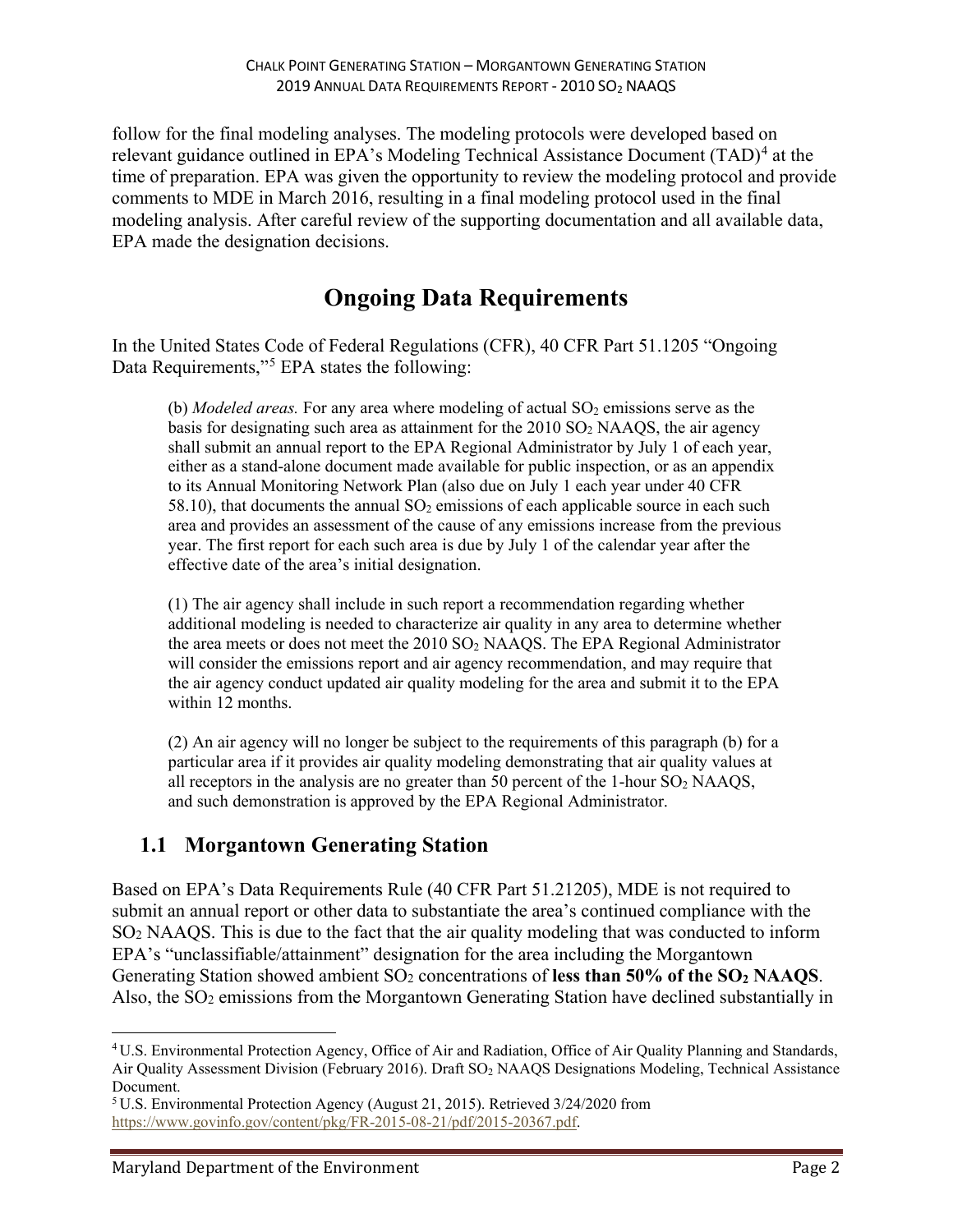the most recent years (2017, 2018, and 2019) since the modeling was done. In fact, the average annual SO2 emissions in 2014-2016, according to EPA's Clean Air Markets Division, was 2,839.95 tons per year (tpy), whereas in 2017-2019 the average annual  $SO<sub>2</sub>$  emissions was 1,432.97 tpy, a near 50% decrease in the emissions.[6](#page-5-2)

### <span id="page-5-0"></span>**1.2 Chalk Point Generating Station**

This report is focused on the ongoing annual reporting requirements for  $SO<sub>2</sub>$  emissions in the area that includes the Chalk Point Generating Station. EPA's Data Requirements Rule requires an annual SO2 emissions report in areas of the state where **actual** rather than allowable (permitted) SO2 emissions data served as the basis for EPA designating the area **attainment** of the 2010, 1-hour SO2 NAAQS, and where the area's modeled air quality **exceeded 50 percent** of the 196 micrograms per cubic meter  $(\mu g/m^3)$  1-hour SO<sub>2</sub> NAAQS. In the state of Maryland, only one sulfur dioxide emissions source met both of these criteria: Chalk Point Generating Station in Aquasco, Prince George's County, Maryland.

## **Technical Analysis for Chalk Point Generating Station**

<span id="page-5-1"></span>The modeling indicates that the highest predicted 99th percentile daily maximum 1-hour SO<sub>2</sub> concentration within the chosen modeling domain is 106.79  $\mu$ g/m<sup>3</sup>, equivalent to 40.8 ppb. This modeled concentration included the background concentration of SO<sub>2</sub> of 28.82  $\mu$ g/m<sup>3</sup>, and is based on actual emissions from the facility. The model used actual  $SO<sub>2</sub>$  emissions data from a three-year timeframe (2012-2014). The air quality modeling was conducted by AECOM for NRG, the owner of the Chalk Point Generating Station, and reviewed for accuracy by MDE and EPA Region 3.<sup>[7](#page-5-3)</sup> The annual SO<sub>2</sub> emissions modeled by AECOM for the 2012-2014 timeframe are presented in Table 1 below.<sup>[8](#page-5-4)</sup>

MDE has acquired additional emissions data from the EPA's Clean Air Market Division (CAMD) database<sup>[9](#page-5-5)</sup> and confirmed the emissions data agreed with data in the Maryland Department of the Environment's (MDE) Tools for Environmental Management and Protection Organizations (TEMPO), a relational database management system.

Chalk Point's SO2 modeled emissions for the 2012-2014 period as well as the CAMD emissions for 2015-2019 are shown below. They show continued declines in  $SO<sub>2</sub>$  emissions from the Chalk Point Generating Station. On average the annual  $SO_2$  emissions decreased from 3,874 tons per year in the 2012-2014 timeframe, to 569 tons per year in the 2017-2019 timeframe.

<span id="page-5-2"></span> <sup>6</sup> U.S. Environmental Protection Agency, Clean Air Markets Division. Air Markets Program Data, Retrieved 3/24/2020 from [https://ampd.epa.gov/ampd/.](https://ampd.epa.gov/ampd/)

<span id="page-5-3"></span><sup>7</sup> U.S. Environmental Protection Agency (August 2017). Technical Support Document, Chapter 18, Intended Round 3 Area Designations for the 2010 1-Hour SO2 Primary National Ambient Air Quality Standard for the State of Maryland, p. 28, Retrieved 3/26/2020 from [https://www.epa.gov/sites/production/files/2017-](https://www.epa.gov/sites/production/files/2017-08/documents/18_md_so2_rd3-final.pdf)

<span id="page-5-4"></span>[<sup>08/</sup>documents/18\\_md\\_so2\\_rd3-final.pdf.](https://www.epa.gov/sites/production/files/2017-08/documents/18_md_so2_rd3-final.pdf) 8 U.S. Environmental Protection Agency (August 2017), p. 36.

<span id="page-5-5"></span><sup>9</sup> U.S. Environmental Protection Agency, Clean Air Markets Division. Air Markets Program Data, Retrieved 3/24/2020 from [https://ampd.epa.gov/ampd/.](https://ampd.epa.gov/ampd/)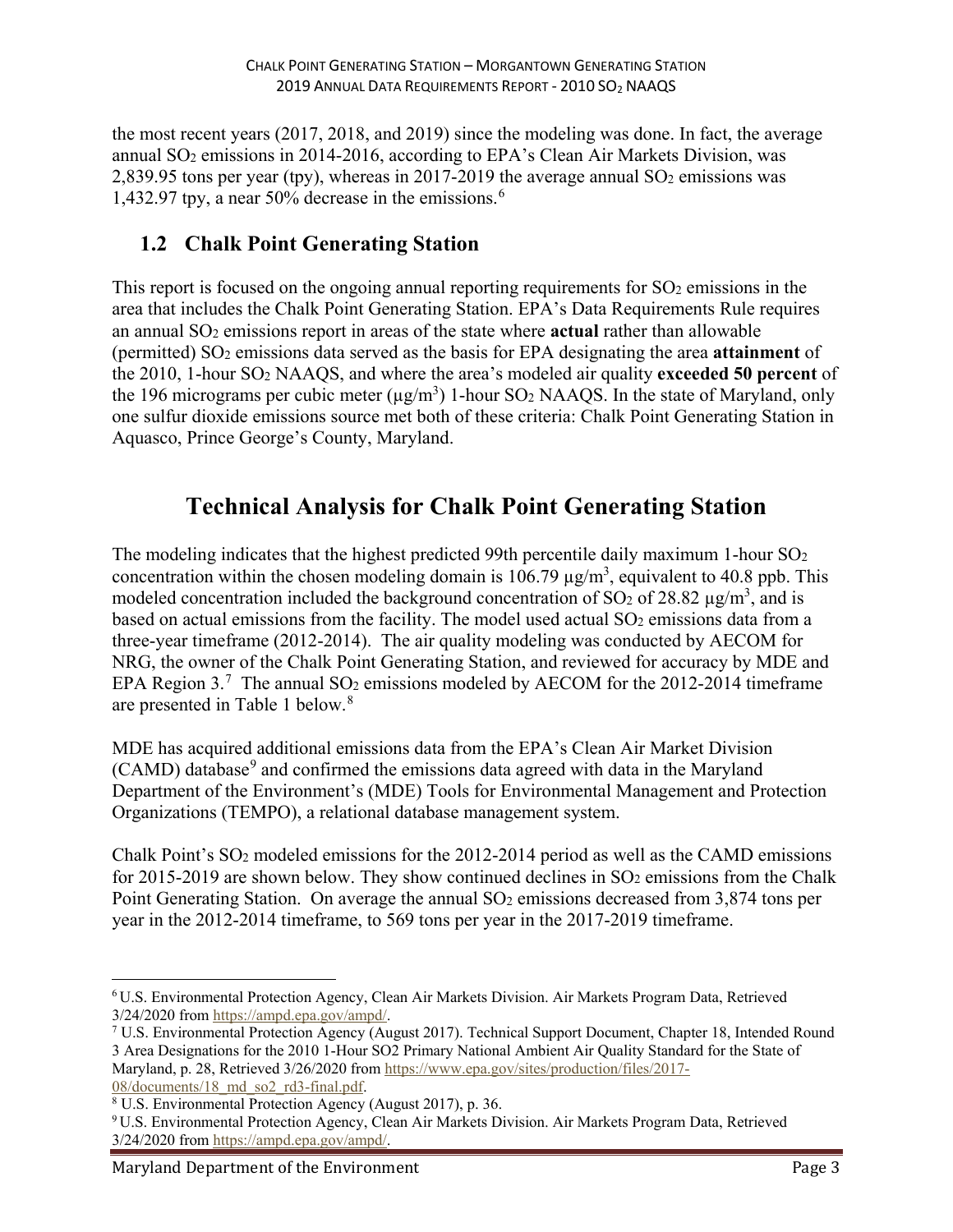|  | <b>Modeled SO<sub>2</sub></b> Emissions<br>$(tons/year)^{10}$ |         |         | SO <sub>2</sub> Reported Emissions from CAMD database<br>$(tons/year)^{11}$ |        |        |        |        |
|--|---------------------------------------------------------------|---------|---------|-----------------------------------------------------------------------------|--------|--------|--------|--------|
|  | 2012                                                          | 2013    | 2014    | 2015                                                                        | 2016   | 2017   | 2018   | 2019   |
|  | 3.633.9                                                       | 4.231.1 | 3.756.5 | 1.491.60                                                                    | 925.55 | 535.76 | 765.94 | 406.15 |

#### **Table 1: Reported SO2 Emissions (tpy) and Correlated SO2 Model Results (µg/m3 ) for Chalk Point Generating Station (Units 1-4)**

|               | SO <sub>2</sub> Emissions Correlated to Model Results |               |  |  |  |  |
|---------------|-------------------------------------------------------|---------------|--|--|--|--|
|               | $2012 - 2014$                                         | $2017 - 2019$ |  |  |  |  |
| Maximum       |                                                       |               |  |  |  |  |
| Model         | 106.79                                                |               |  |  |  |  |
| Results       |                                                       |               |  |  |  |  |
| $(\mu g/m^3)$ |                                                       |               |  |  |  |  |
| 3 Year        | 3,873.83                                              |               |  |  |  |  |
| Emission      |                                                       |               |  |  |  |  |
| Average       |                                                       | 569.28        |  |  |  |  |
| (tons/year)   |                                                       |               |  |  |  |  |

## **Conclusion**

<span id="page-6-0"></span>The MDE has determined that the area continues to meet the 1-hour SO<sub>2</sub> NAAQS. No additional modeling analysis is necessary to ensure the Chalk Point Generating Station area remains consistent with the EPA's original attainment/unclassifiable designation for the modeled area.

<span id="page-6-1"></span><sup>&</sup>lt;sup>10</sup> U.S. Environmental Protection Agency (August 2017). Technical Support Document, Chapter 18, Intended Round 3 Area Designations for the 2010 1-Hour SO2 Primary National Ambient Air Quality Standard for the State of Maryland, p. 36, Retrieved 3/26/2020 from [https://www.epa.gov/sites/production/files/2017-](https://www.epa.gov/sites/production/files/2017-08/documents/18_md_so2_rd3-final.pdf) 08/documents/18 md so2 rd3-final.pdf.

<span id="page-6-2"></span><sup>&</sup>lt;sup>11</sup> U.S. Environmental Protection Agency, Clean Air Markets Division. Air Markets Program Data, Retrieved 3/26/2020 from [https://ampd.epa.gov/ampd/.](https://ampd.epa.gov/ampd/)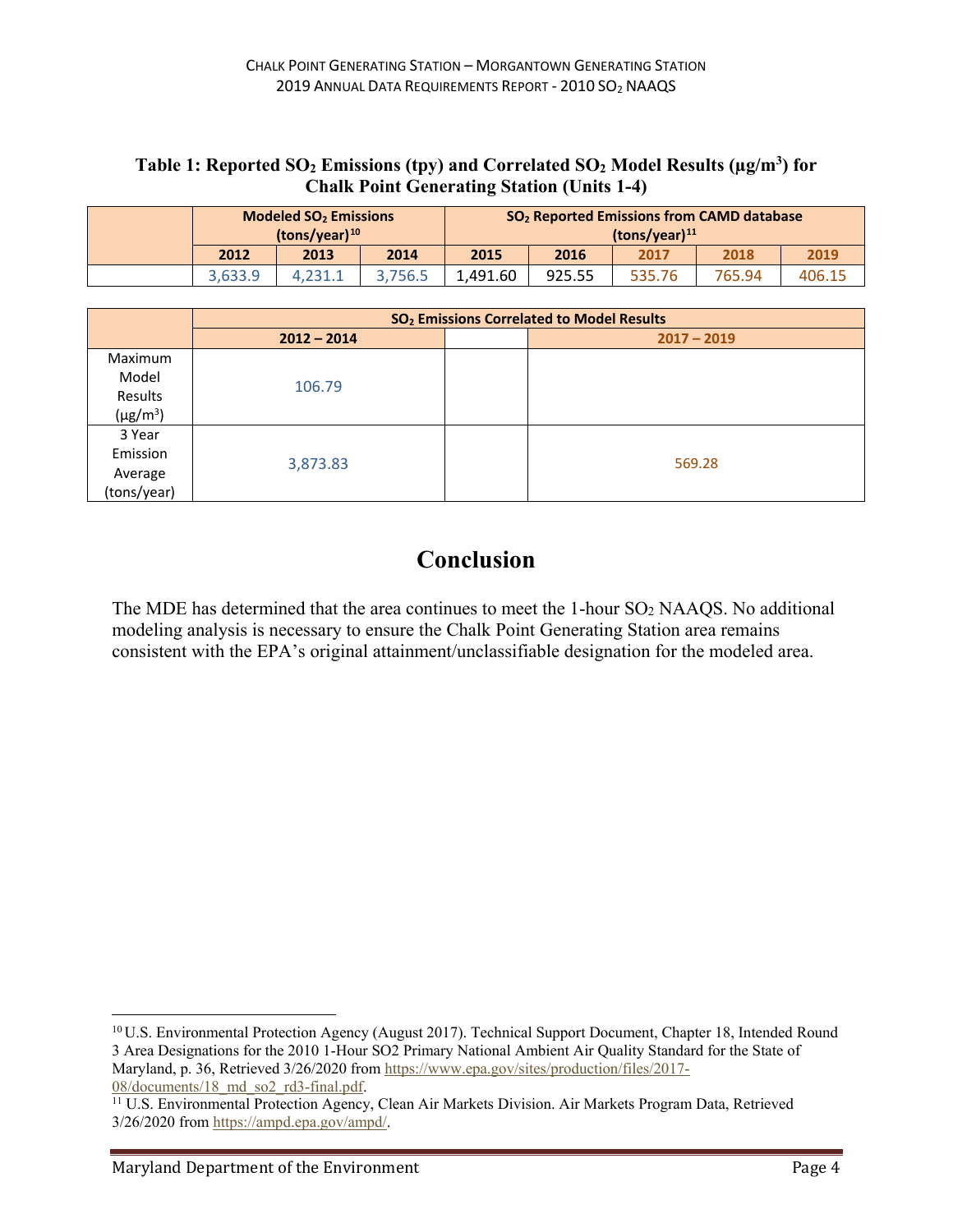## **APPENDIX A: Public Comments and Responses**

#### <span id="page-7-0"></span>**Public Comment**

In accordance with 40 CFR 51.1205, cited above, MDE made this stand-alone report available for public inspection and comment for over 30 days, starting on April 15, 2020, and concluding on May 18, 2020. This report was posted on the MDE Web site at [https://mde.maryland.gov/programs/Air/AirQualityPlanning/Pages/index.aspx.](https://mde.maryland.gov/programs/Air/AirQualityPlanning/Pages/index.aspx) MDE also notified its stakeholders via email of the public comment period and the opportunity to request a virtual (webinar-based) public hearing. The public was invited to review this report and submit comments by 5 pm on May 18, 2020, to the attention of the following:

Molla Sarros Natural Resources Planner Air Quality Planning Program Air and Radiation Administration Maryland Department of the Environment 1800 Washington Boulevard, Suite 730, Baltimore, Maryland 21230-1720 Telephone: (410) 537-4180 Email: [molla.sarros@maryland.gov](mailto:molla.sarros@maryland.gov)

Documentation of the April 15-May 18, 2020 public notices is attached to this report. The MDE Air and Radiation Administration (ARA) did not receive any public comments on this report.